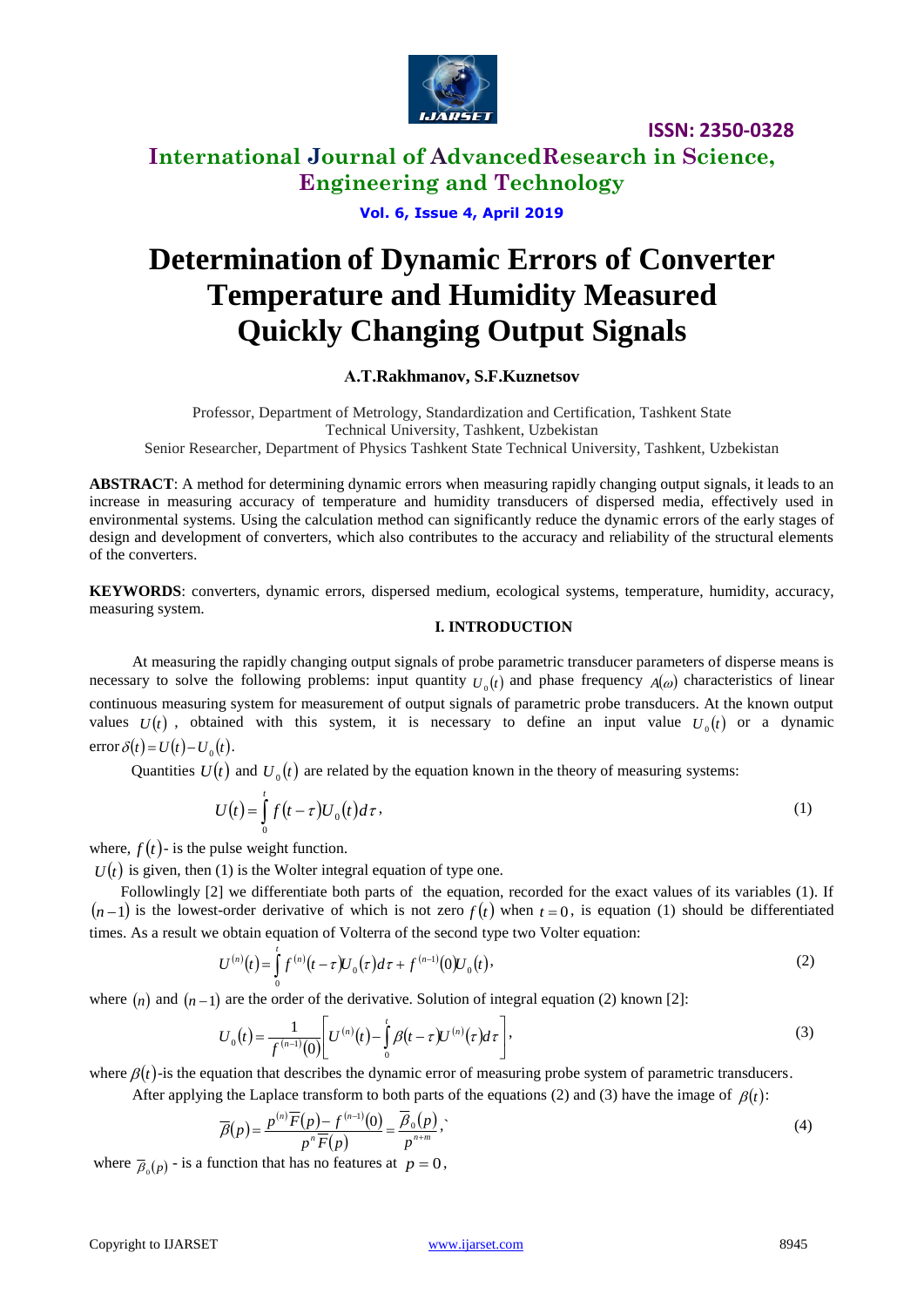

# **International Journal of AdvancedResearch in Science, Engineering and Technology**

#### **Vol. 6, Issue 4, April 2019**

$$
\overline{\beta}_0(p) = p^{n+m} - \frac{f^{(n-1)}(0)}{\overline{F}(p)} p^m,
$$
\n
$$
(5)
$$

where *m* - the order of the zero  $F(p)$  at the point  $p = 0$ .

Hence  $\lim_{p \to \infty} p^n \overline{F}(p) = F^{(n-1)}(0)$ , its clear that  $\overline{\beta}(p)$  is regular in right hemi plane and on an imaginary axis, except  $p = 0$ , where it has pole of order  $n + m$ . For finding origin of  $\beta(t)$  we present its image as the sum of regular and irregular parts  $\overline{\beta}(p) = \overline{\beta}_n(p) + \overline{\beta}_n(p)$ , where

$$
\overline{\beta}_n(p) = \sum_{q=0}^{n+m-1} \frac{\overline{\beta}_0^{(q)}(0)}{q! p^{n+m-q}},
$$
\n(6)

and  $\overline{\beta}_u(p) = \overline{\beta}(p) - \overline{\beta}_u(p)$ , while  $\lim_{p \to \infty} \overline{\beta}_u(p)$ .  $\binom{(n+m)}{0}$  $(n+m)!$  $\underline{\lim}_{0} \overline{\beta}_u(p) \frac{\beta_0^{(n+m)}}{(n+m)!}$ *n m*  $p \stackrel{\text{def}}{=} 0 \stackrel{p}{\rightarrow} (p') \frac{p}{n+1}$  $\overline{\beta}_{u}(p) \frac{\overline{\beta}_{0}^{(n+m)}(0)}{\overline{\beta}_{u}(p)}$  is regular in the right hemi plane and on imaginary axis, because all derivatives of  $\overline{\beta}$  (p) on  $p=0$  exist. Origin of irregular part is  $\beta(t)$  defined like follows:

$$
\overline{\beta}_n(p) = \sum_{q=0}^{n+m-1} \frac{\overline{\beta}_0^{(q)}(0) t^{n+m-1-q}}{q!(n+m-1-q)!}.
$$
\n(7)

Functions  $\overline{\beta}(p)$  and  $\overline{\beta}_n(p)$  regular in right hemi plane and imaginary axis are changed after substitution  $p \rightarrow j\omega$ 

$$
\overline{F}(j\omega) = P(\omega) + jQ(\omega), \quad \overline{\beta}_u(j\omega) = \overline{P}_0(\omega) + jQ_0(\omega),
$$
\n
$$
\text{their origins can be found by one of following formulas:}\tag{8}
$$

their origins can be found by one of following formulas:

$$
f(t) = \frac{2}{\pi} \int_{0}^{\infty} P(\omega) \cos t \omega \, d\omega = -\frac{2}{\pi} \int_{0}^{\infty} Q(\omega) \sin t \omega \, d\omega
$$
\n<sup>(9)</sup>

$$
\beta_u(t) = \frac{2}{\pi} \int_0^\infty P_0(\omega) \cos t \omega d\omega = -\frac{2}{\pi} \int_0^\infty Q_0(\omega) \sin t \omega d\omega \tag{10}
$$

After insert into (3)  $\beta(t) = \beta_{u} + \beta_{u}$  value, which is defined by (7) and calculate the integral containing  $\beta_{u}$  we shall have

$$
U_0(t) = \frac{1}{k^{(n-1)}(0)} \left[ \sum_{q=m}^{n+m-1} \frac{\overline{\beta}_0^{(q)}(0)}{q!} U^{(q-m)}(t) + U^{(n)}(t) - \right]
$$
  

$$
-\sum_{q=1}^{m-1} \frac{\overline{\beta}_0^{(q)}(0)}{q!} \int_0^t d\tau \int_0^t d\tau \dots \int U(\tau) d\tau - \int_0^t \beta_u(t-\tau) U^{(n)}(\tau) d\tau \right],
$$
(11)

where  $(m - q)$ - multiple integrals.

At  $m = 0$  the right part (11) does not contain the sum of integrals. Besides, if *n* is equal to the differential equation, then  $\beta_{\nu} = 0$ .

#### **II. RELATED WORK**

As is known, the task of determining  $U_0(t)$  from equation (1) is incorrect as  $U(t)$  received experimental and contains errors. The given theory  $U_0(t)$  also leads to the need address properly the task definition *n* derived from the function  $U(t)$ . But in most cases *n* does not exceed two to three and to approximate the definition of derivative, we can successfully use existing methods [3], based on using regulating algorithms for approximate differentiating and some of them are simple and longly known. It is noted [4], that one should have additional information to solve the problem, and such information can be gathered by studying physical properties of process being investigated.

In [5] possibility of substituting infinite upper limit in (9) and (10) with finite but large quantity  $\omega_n$  is shown and estimating deviates of calculating such integrals is performed. Lets denote by  $Z(\omega)$  one of functions P, Q, P<sub>0</sub>, Q<sub>0</sub>, and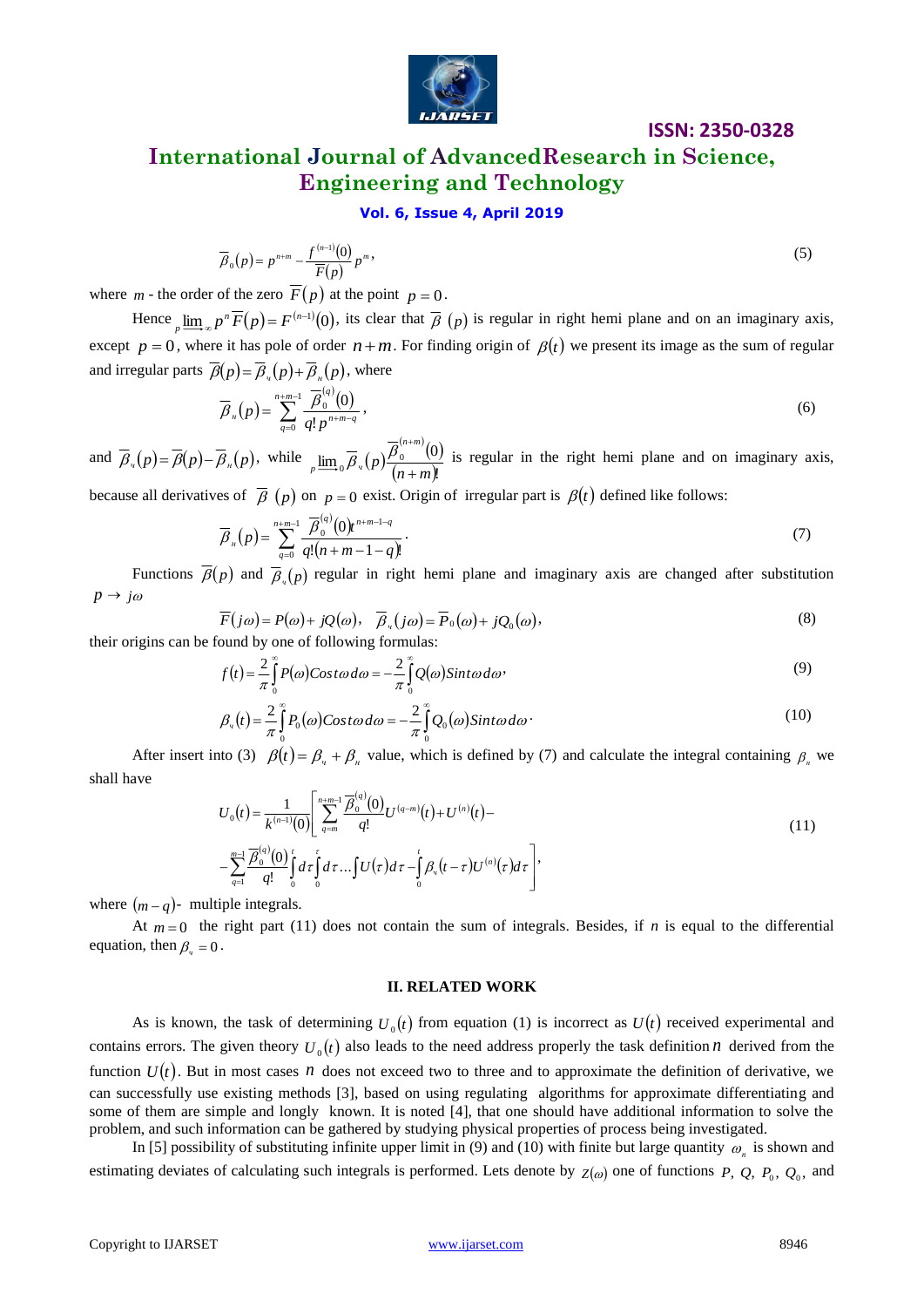

### **International Journal of AdvancedResearch in Science, Engineering and Technology**

#### **Vol. 6, Issue 4, April 2019**

by  $\Delta(t)$  the deviate of calculating integrals (9) and (10). If  $Z(\omega)$  doesn't change when  $\omega \ge \omega_n$  then  $|\Delta(t)| \le Z(\omega_n)\omega_n$ , | otherwise deviate multiplies by two.

With this in mind, it should be noted that small deviations of frequency characteristics measuring system from true will correspond to small changes in values  $f(t)$  and  $\beta_{\eta}(t)$  in (11) and are calculated by the equations (9) and (10). In an expression of  $f(t)$  frequency characteristics are directly, and  $\beta_{\nu}(t)$  they influence through functions  $P_0(\omega)$  and  $Q_0(\omega)$ , that continuously depend on  $A(\omega)$ ,  $\varphi(\omega)$  and  $\omega$ .

Note also continuous dependence,  $\overline{\beta}_0^{(q)}(0)$ , where,  $0 \le q \le n+m-1$ , from values  $\overline{F}(0)$ ,  $\overline{F}'(0)$ , that are determined by the frequency characteristics of the system and their derivatives at a point  $\omega = 0$ . Therefore, it can be concluded that the small deviations of frequency characteristics in the field  $0 \le \omega \le \omega_n$  their derivatives at a point  $\omega = 0$  must be small deviations values  $U_0(t)$  determined by the formula (11).

#### **III. RESULTS AND DISCUSSION**

So, following are needed to define input signal of probe parametrical transformations and dynamical deviate:

1. Build real  $P(\omega) = A \cos \varphi$  and imaginary  $Q(\omega) = A \sin \varphi$  frequency characteristics of system from  $A(\omega)$  and  $\varphi(\omega)$ .

2. Find  $\overline{F}(0) = P(0)$ . If  $P(0) = 0$  then find  $\overline{F}'(0) = Q'(0)$ .

If  $Q'(0) = 0$ , then find  $\overline{F}''(0) = -P''(0)$ , etc. Least order of derivative that is non-zero in  $\omega = 0$  defines *m*. If  $\overline{F}(0) \neq 0$ then  $m = 0$ .

3. Build function  $f(t)$  near  $t = 0$  by formula (9), substituting upper limit with large  $\omega_n$ . If  $f(0) = 0$  then find  $f'(0)$  or  $f''(0)$  etc. Least order of non-zero derivative  $t = 0$  is Z. Then n in (11) will be  $n = l + 1$ .

4. Find derivatives  $\overline{\beta}_0^{(q)}(0)$ , where  $q = 0, 1, ..., n + m - 1$ , and  $\overline{\beta}_0(p)$  is defined by (5).

5. Find  $P_0(\omega)$  and  $Q_0(\omega)$  substituting p by  $j\omega$  and dividing real and imaginary parts.

6. Calculate real part  $\beta_{\nu}(t)$  describing dynamical deviate of output signal of probe parametrical transformations by formula (10) substituting upper limit by large  $\omega = \omega_n$ .

7. Using  $U(t)$  graphics taken experimentally define to *n* -order derivatives applying known methods.

8. Calculate input quantity  $U_0(t)$  and deviate  $\delta(t) = U - U_0$  by formula of  $\beta(t)$ .

Actions 1-6 are performed one time per given system, then in each experiment its enough to perform 7-8. Its possible to use graphical methods for defining characteristics in 1-2, 3-6. Also there is an analytical method based on using approximate formulas  $A_1(\omega)$  and  $\varphi_1(\omega)$  built from experimental curves.

This method is most easily realized when amplitude-frequency characteristics of system  $A(\omega)$  can be approximated by a curve described by ordinary differential equation of second order:

$$
A_1(\omega) = \frac{\omega_0^2}{\sqrt{(\omega_0^2 - \omega_2)^2 + 4b^2 \omega^2}},
$$
\n(12)

where  $\omega_0$  and *b* are the constants so selected that  $A_1(\omega)$  is possibly close to  $A(\omega)$ .

Phase-frequency characteristics is then defined by  $\varphi = \arctg \frac{2b\omega}{\omega^2 - \omega_0^2}$  $\omega^-$  –  $\omega_c$  $\varphi = \arctg \frac{2b\omega}{\omega^2 - \omega_0^2}$ .

Also, by the same method  $\bar{F}(0) = 1$ ,  $f(0) = 0$ ,  $f'(0) = \omega_0^2$ ,  $n = 2$ ,  $m = 0$ ,  $\bar{\beta}_0(0) = -\omega_0^2$ ,  $\bar{\beta}_0'(0) = -2b$  and  $\beta_u(t)$ . Expression (11) for  $U_0(t)$  looks like

 $U_0(t) = U(t) + \frac{2b}{\omega_0^2} U'(t) + \frac{1}{\omega_0^2} U''(t)$  $_0(t) = U(t) + \frac{2b}{\omega_0^2}U'(t) + \frac{1}{\omega_0^2}$  $= U(t) + \frac{2b}{\omega_0^2} U'(t) + \frac{1}{\omega_0^2} U''(t)$  (13)

 This particular case is observed when measuring output signals of probe parametrical transformations using electrical measuring systems.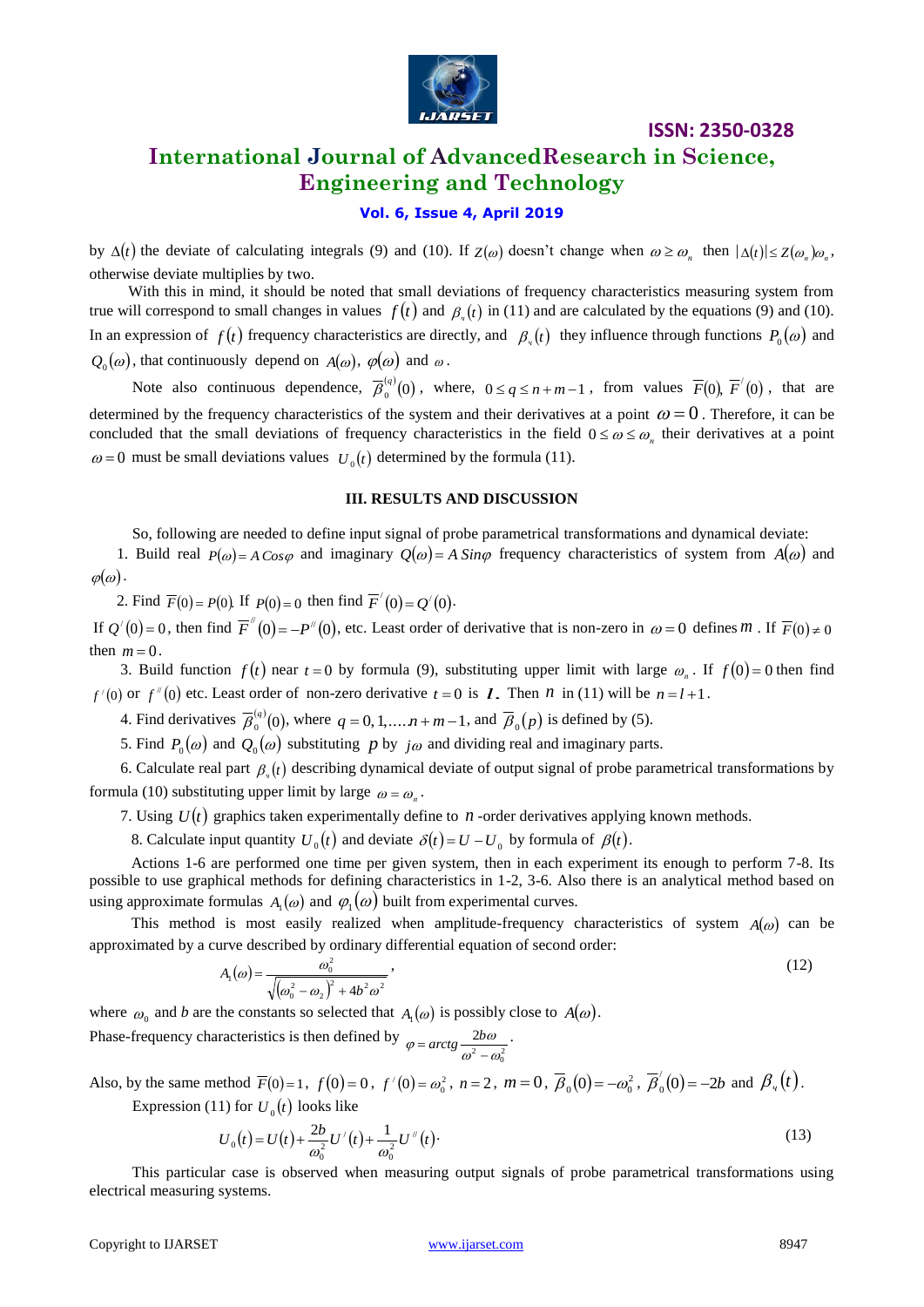

# **International Journal of AdvancedResearch in Science, Engineering and Technology**

### **Vol. 6, Issue 4, April 2019**

On fig.1 experimental  $A(\omega)$  and approximate  $A_1(\omega)$  frequency characteristics are presented. A curve  $A_1(\omega)$  is built on a formula (12) at  $\omega_0 = 15.10^3$  1/*s*,  $b = 10^3$  1/*s*. Equalization (13) for this measuring system:

$$
U_0(t) = U(t) + 8,88.10^{-6} U'(t) + 4.10^{-9} U''(t). \tag{14}
$$



Fig.1. The experimental  $A(\omega)$  and approximated  $A_1(\omega)$  frequency characteristics of probe parametrical transformations

Figure 2 demonstrates how to change the output signal probe of parametric transducers, calculated according to the formula (14) when exposed to a known output signal  $U_0(t)$ .



Fig.2. Schedules of target  $U(t)$  and  $U_0(t)$  entrance sizes of probe Parametrical transformations

#### **IV. СONCLUSIONS**

Thus, the analysis of experimental studies and calculations shows that the application of the developed method for determining the measurement errors of temperature and humidity transducers in the measurement of rapidly changing output signals provides a significant reduction in dynamic errors arising from the interaction of electric and thermal flows formed by the conversion of the input values of temperature and humidity with the measured medium, which are characterized by a change depending on time.